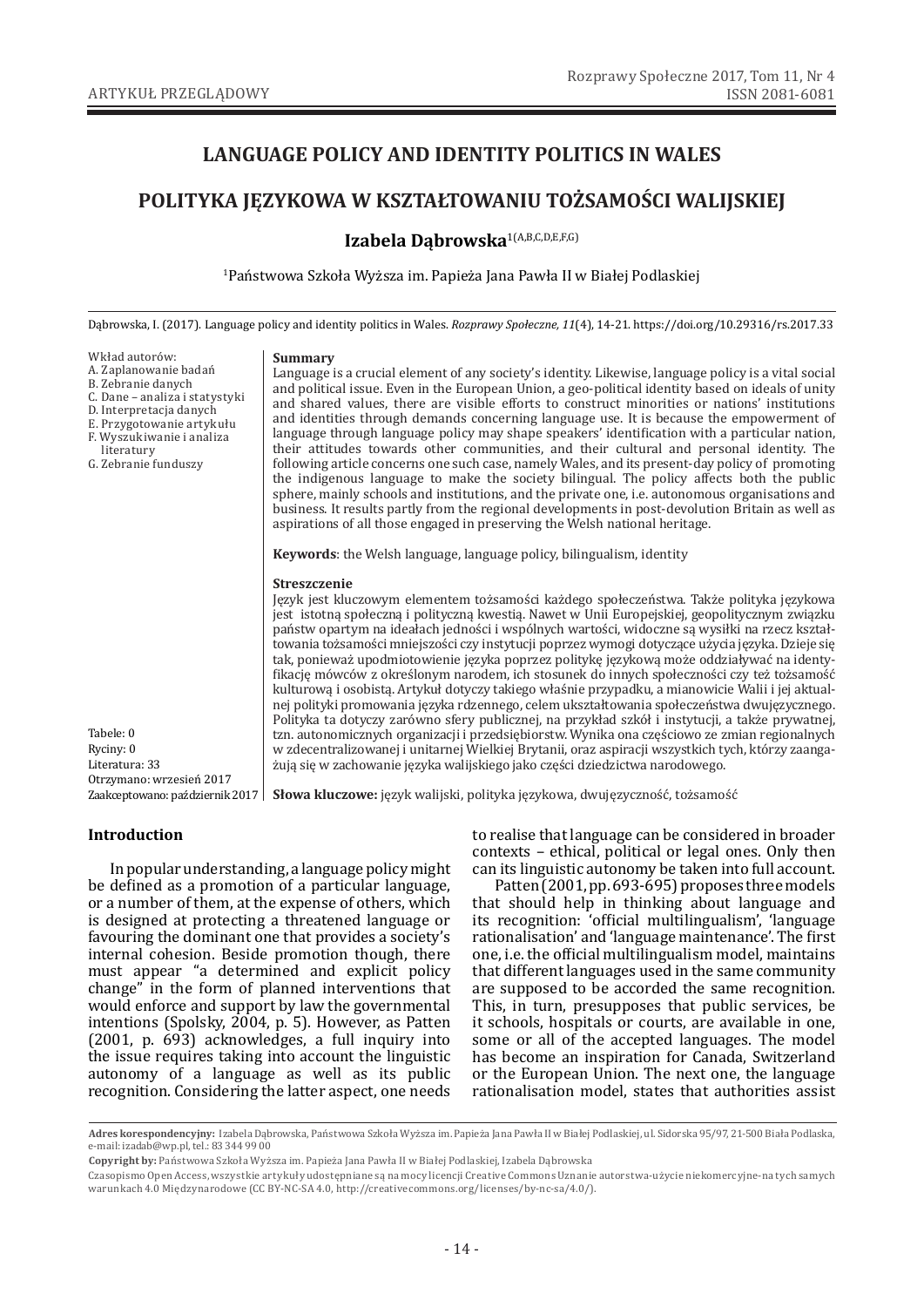languages in regular use but do not necessarily prevent a situation when one or two of them shift into the dominant position (Patten, 2001, p. 700). Surprisingly, it is the United States that experienced a heightened political conflict over language policy. Although its approach to languages seemed rational as it centred on three primary issues: providing minority children with proper education, access to civil and political rights and government services by non-English speakers, at the same time, it advocated establishing English as the only official language of the US (Schmidt, 2001, p. 11). The bill designating English as the federal government sole language of official business was approved by the House of Representatives in 1996, as postulated by the English-only activism movement (Crawford, 2001, p. 4). Accordingly, it has been noticed that, although state English-only laws are often symbolic and nonprohibitive, they still hold and, in conflicting cases, solutions tend to be interpreted in favour of English. Finally, there is the language maintenance model, which gives fuller public recognition to the more vulnerable languages to secure their position. It happens when two or more languages, despite an equal recognition, are not successful enough and there is a possibility that the less popular or known language might not retain its status (Patten, 2001, pp. 705-6). The case of Welsh seems to serve as an example here.

As for identity politics, in Eisenberg and Kylmicka's view (2011, p. 44), it has its roots in political mobilization and conflicts that arise among different identity groups. It is part of most societies' heritage relating to nation-building processes. Most often identity politics is about emancipatory movements seeking social justice as it involves interest groups who use their strategies to advance and secure their position in the most effective ways. It may also relate to social groups constituting elites who use it as some strategic self-interest. In either case, identity politics draws on normative features that refer to deeply held values and beliefs. This way of looking at identity politics, calls into question Schmidt and Schmidt's dichotomy (2001, p. 11) between 'material interests' and 'symbolic politics' in relation to interest groups.

The current strive on the part of Welsh government to enable the Welsh society communication in the indigenous language in different environments and secure the citizens' prospects in what is to become bilingual Wales is a viable public policy. Welsh is being restored through the education system and popularised in all spheres of public and private life. However, are the Welsh secured with a proper context of choice in their homeland? Can they find real opportunities in the kingdom, a predominantly English-speaking community? Finally, is it plausible to shape people's linguistic habits through the exercise of incentives and controls in the global world? To examine the issue of bilingualism, 'linguistic access' rights to public spheres and the recent designation of Welsh as Wales's

official language, the article illuminates the historical, political and social contexts in which the language used to function in the past and the ones highlighted at present. It does not aim to agree or disagree over the current language policy but to present the methods and consequences of introducing Welsh into public domains and its immediate influence on the country's functioning and people's identity. Indirectly, it also answers who the Welsh are, whether they are a homogeneous social group or some communities, unique in their character, but integral as the whole.

## **Historical background**

Numerous sources present the  $20<sup>th</sup>$  century Welsh language movement as an attempt to overcome the centuries-long effects of discrimination and hostility towards the indigenous population. However, as (Ford, 2016, p. 5) asserts, such an account might be misleading. There are arguments that seem to indicate that, despite English centralist policies introduced in Wales with the Act of Union of 1536 that simultaneously propagated English as the official language, there was no policy to annihilate the native tongue as such. The policy was confined to offices and the immediate cultural elites and, despite banning the Welsh language in public life, it survived. As Jones (2014, pp. 131-132) suggests, there were several reasons for this. Welsh was probably the strongest of the Celtic languages. Next, Wales lacked coherence and distinction even after the Union was certified. Its fragmented and disunited territory was bound by just two elements − the language and faith. Besides, the mere passing of the law on language use in the public sphere did not have immediate effects. The Welshmen holding offices had to be able to speak Welsh as well. It appears that the provision was rather to ensure a certain degree of constitutional consistency and equality throughout the kingdom than to outlaw the indigenous language. Duly, as Ford (2016, p. 33) stresses, the legal bill was partly effective due to "the lawless state of the territory and diversity of its particular jurisdictions".

Accordingly, the drive towards uniformity on the part of the Crown seems to have had nothing to do with eradicating Welsh culture. It did not mean rejecting Welsh, which did come but much later. Welsh gentry were anglicised only by the end of  $17<sup>th</sup>$  century, but their support for the Crown did not lead to the weakening of their native tongue (Ford, 2016, p. 33). It could be said that the Act opened new opportunities and hastened the adaption of the local gentry to new realities, but it was not seen as detrimental to the Welsh language. Besides, despite the legal provisions of the Act, even by the end of the  $17<sup>th</sup>$  century, over 90 per cent of the population knew no other language than Welsh, and Welsh justices of peace had to be brought in as interpreters (Jenkins, 1997, pp. 164- 169). It is only in the late 1800s that the number of magistrates who were Welsh speakers was reduced to around one-third of the total personnel. Thus, it might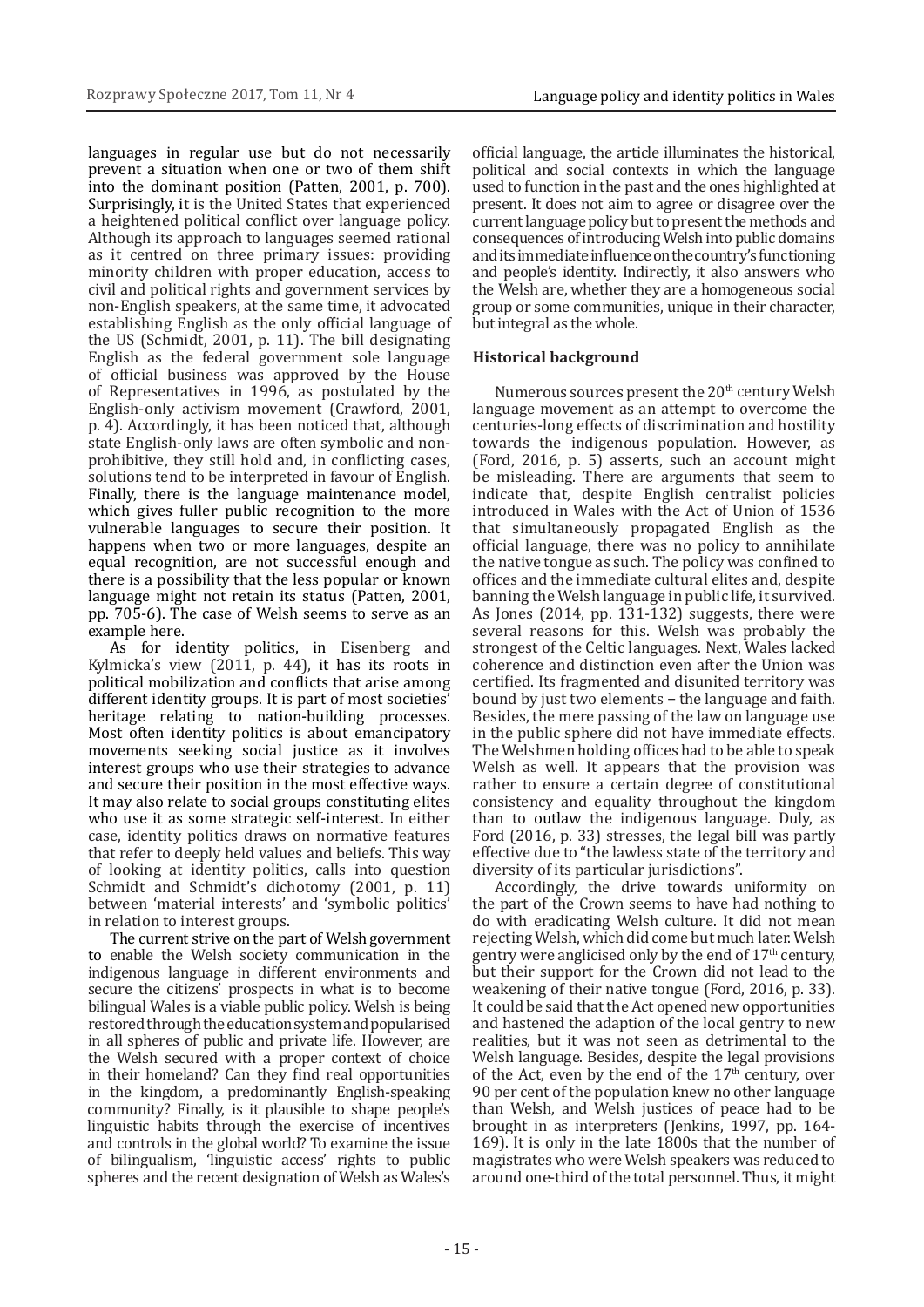be claimed that the Act alone was neither "as decisive nor as destructive an event at it was presented in later generations" (Ford, 2016, p. 37). Likewise, the abandonment of the native language among the governing classes was a much more lengthy process than it is presently assumed. It was still widespread, but the language regulations did allow for political integration of the people of Wales into English (and then British) state institutions (Ford 2016, p. 31).

Further, the Anglicisation of Wales is often claimed to have resulted from the introduction of English in the field of education, especially in the second half of the 19th century when Welsh-medium instruction was abandoned in schools. In 1847, the Royal Commission published the so-called 'Blue Books', which seemingly outlawed the language utylised in state schools*.*  In fact, the reports blamed the backwardness of the Welsh on their sticking to the own culture and language (Morgan, 2008, pp. 117-118). Thus, although the decline of Welsh allegedly resulted from the imposition of English in the educational system, in fact, as the commissioners reported, the majority of day schools, i.e. 1336 out of 1657, already conducted their instruction in English (Jones, 1998, p. 356). Besides, the English language had long been favoured by ordinary people, particularly in the educational field. As one government commissioner noted "everywhere there was a very general desire that their children should acquire English" (Jenkins, 1998, p. 50). Duly, it seems that the idea that schooling was a means protecting the language at that time should be seen an alien concept.

The predominance of the English instruction was in accord with the wish of Welsh speakers. Also, the secondary education, which had already been made compulsory in the 1870s, was introduced along the English lines (Morgan, 2008, p. 118). Further, even the founding of the University of Wales in 1884 might be seen as an establishment of an academic enclave conflicting with the interests of the traditionally-minded Welsh academics as it was modelled on Oxbridge style curricula. The University gave the Welsh youth new opportunities but, at the same time, introduced them to all trends of the  $19<sup>th</sup>$ century critical thought, secularising trends as well as Victorian opportunities (Day, 215, pp. 63-64).

It might thus be more appropriate to claim that the language policies in the educational sphere compounded the process of Wales' Anglicisation, which resulted from some other significant factors, including diasporic movements, the establishment<br>of mixed English-speaking communities or English-speaking communities communication and travel opportunities (Joseph, 2014, p. 158). The processes of industrialisation, development of institutions, especially visible from the  $18<sup>th</sup>$  century onwards, undermined the traditional sense of nationhood based on native culture and language. In due course, large parts of Wales lost their Welshspeaking character as well as their oral traditions maintained by native speakers (Weedon, 2004,

pp. 90-91). By the end of the  $19<sup>th</sup>$  century, it was becoming evident that Wales had been undergoing a significant social and cultural change. However, the 19th-century language policies seem to have had a negligible impact on the decline of Welsh (Ford, 2016, p. 5). They just exacerbated what had already been happening in other spheres of social life.

In contrast, as Jones (2014, p. 131) points out, the factor that helped Welsh survive was religion. At the time when the Act of Union law was signed in 1536, another one was soon passed that allowed William Morgan to translate the Bible into Welsh in 1588. With its subsequent revision published in 1620, the Book continued to be the standard religious text until the late  $20<sup>th</sup>$  century, with no other Welsh text being so influential and enjoying such a huge linguistic and literary significance. The result was that Welsh was spoken by a majority of the population for centuries, at least up to the turn of the  $20<sup>th</sup>$  century, although English predominated in some public fields (Welsh Bible 1588).

The rapid growth of Nonconformity in the 19th century gave the language a considerable status and strength. Arguably, it could be accepted that it was religion, rather than language policies, that turned out to the decisive factor in maintaining the social position of the Welsh language. In the mid-19th century, the majority of Welsh Sunday schools were bastions of Welsh culture educating children through the medium of Welsh (Jones, 1998, p. 364). Further, Welsh clergymen insisted on providing materials in Welsh assuring that the native language was the most effective way of teaching local population their duty. Besides, they claimed Welsh was cheaper and more efficient than English, treated as a foreign language, which took "too much time to little purpose" (Humphreys, 2010, p. 80).

Population migrations caused the most significant irruptions between the mutual bond between religion and language. There appeared new densely populated English-speaking communities, which automatically led to a division of the country based on language criteria. With time, a massive inflow of Englishspeaking population into the industrialised the south and along the sea-board of the north forced clergymen to alter their language policy. To deliver their services to new congregations, numerous churches and chapels in south Wales switched to English (Morgan, 2008, p. 119). Besides, the decline of Welsh-speaking Nonconformism to some extent reflected the decline of Christianity itself*.* As the secularising processes compounded, Welsh yielded to English in most areas of daily life becoming restricted in its use at home and local neighbourhoods (Llywelyn, 1999, p. 52). Soon, the natural links between being Christian and Welshspeaking were disappearing.

Therefore, it might be claimed that Welsh was losing its dominant position at the turn of the nineteenth and twenty centuries because the Welsh themselves turned their back on their language, approving of the English instruction at schools and turning away from the Welsh-speaking church. Welsh-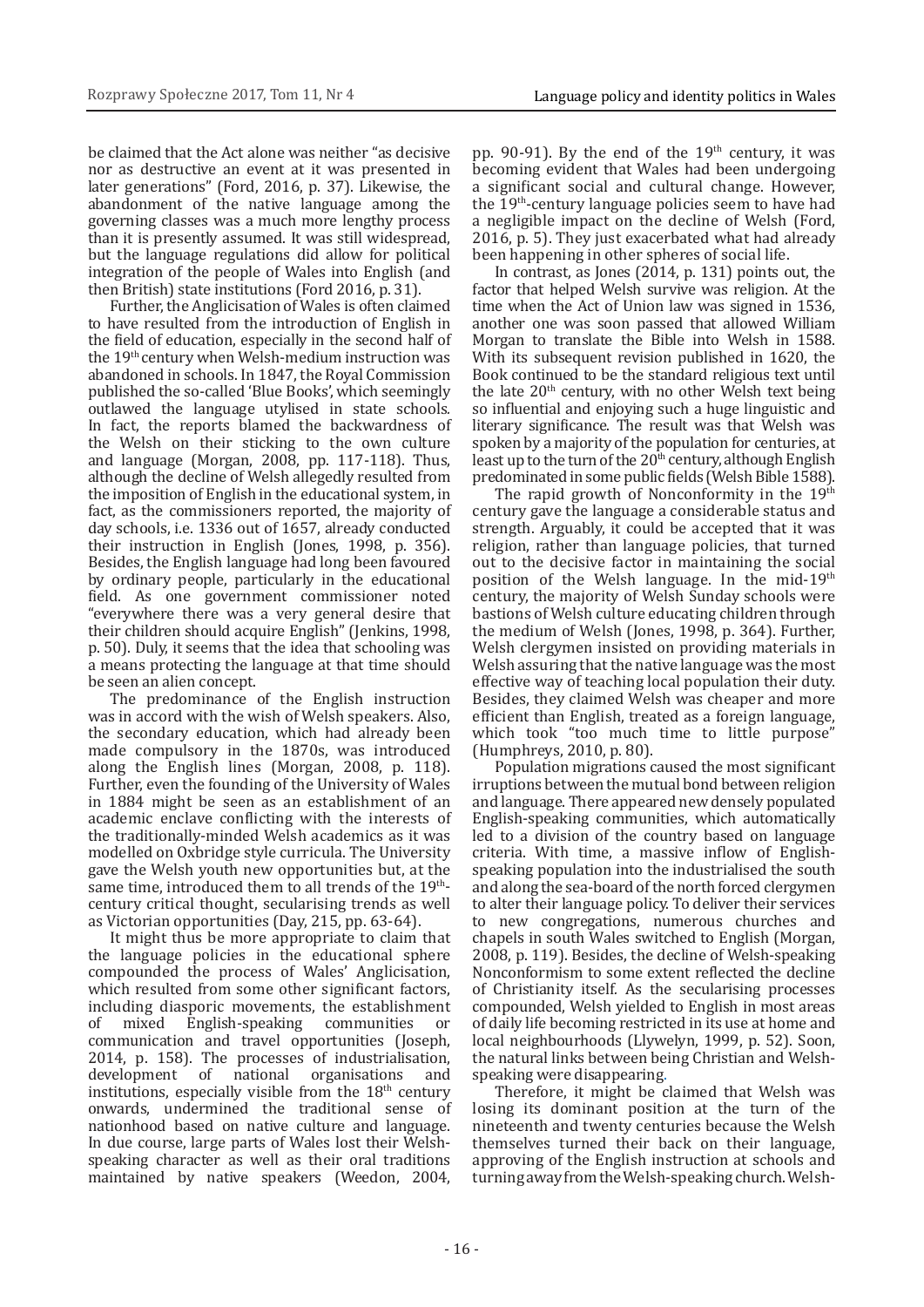speaking communities were in a way overwhelmed by English-speaking immigrants, the result of which were the lines separating distinct areas clearly visible already in the  $19<sup>th</sup>$  century (Ford, 2016, p. 65). The communities' separation led to the country's division into a decentralised, community bound territory, which found its embodiment in the scheme presented a century later by political scientist Balsom (1985), who distinguished a three-Wales model, i.e. Welsh-speaking heartland (*Y Fro Gymraeg*); Welsh Wales – an area consciously Welsh but not-speaking the language; and British Wales – the reminder, largely in the east and along the south coast (Osmond, 2002, pp. 80-82). Accordingly, it could be said that Wales settled into a land divided by language and comprised of two societies. However, only in *Y Fro Gymraeg* could the mutual connection between language, religion and culture be still observed. The other areas would, to a smaller or greater extent, exhibit mixed loyalties and complex identification patterns. The frame maintains some validity in how Welshness is perceived even in present-day realities, although it seems too simplistic in its categorisation of people's identity predominantly based on the linguistic criteria (Osmond, 2009, pp. 4-5).

Some attempts to foster a stronger position of Welsh had been made at the turn of the  $19<sup>th</sup>$  and  $20<sup>th</sup>$ centuries, but they were ineffective. In 1927, another official (British) report on the status of the Welsh language was published. It was prepared by the Chief Inspector, William Edwards, who concluded that it was the duty of intermediate schools to "conserve and strengthen the position of the Welsh language in the intellectual life of the nation". It seems that the support for Welsh in education at that time was stronger in Whitehall than in Wales. The Permanent Secretaries' efforts met with apathy though, and throughout much of the next fifty years the efforts on the part of Welsh activists to restore their native language were "half hearted". All this despite the official involvement of the British government officials who urged local authorities to ensure instruction schemes in Welsh (Jenkins 1998, pp. 177-178).

Accordingly, it might appear that language policies at the turn of the  $19<sup>th</sup>$  and  $20<sup>th</sup>$  centuries were shaped and reshaped by pragmatism rather than nationalistic ideals or regulatory policies. Constraints in daily communication and educational opportunities were the key factors shaping people's language use habits.

#### **The Welsh language and contemporary Welsh aspirations**

Contemporary language policy seems to have stemmed from the work of The Welsh Office, created in 1965, which beside being responsible for such areas as tourism, roads, forestry or Welsh heritage, soon expanded its duties to cover the use of Welsh in the registration of births, marriages and deaths. The

changes were possible due to the enactment of *The Welsh Language Act of 1967*, and abolishment of *The Wales and Berwick Law of 1746*, which automatically assured that any laws introduced in parliament in London included Wales (Welsh Office; Fishlock, 1972, p. 161). The enactment of the new legislation was the first national (British) action towards the Welsh language initiated by the government since the 16th century. The Act was passed although, at first, Welsh was restricted to courts and helped those could not speak English.

However, the changes were caused by a wider social movement for a uniform approach to the indigenous language. In a way, the new law of 1967 resulted from protests in the early 1960s, when the Welsh used nonviolent direct action demanding reforms, for example, bilingual road signs, by painting slogans, refusing to pay TV licences and more. Also, a strong bottom-up community support led to the establishment of the Welsh Language Society, founded in 1962, which campaigned for the preservation of the native tongue (Jones, 2014, p. 135). This pressure group was partly inspired by Sanders Lewis' influential radio speech 'The fate of the Language', broadcast in 1962 by BBC, which advocated using radical methods to defend the native speech. With time, as Fishlock (1972, p. 73) notices, the Welsh Language Society activists' actions and the speech itself managed to stir the Welsh consciousness and enhance the society's rising assertiveness to make the language once again a major social and political issue.

Several other new initiatives appeared in the 1970s. Parents who did not speak the language could send a child to a Welsh language group. It was possible thanks to the establishment of *Mudiad Meithrin* in 1971, anursery scheme, which again came from the people, not governments or politicians, and was particularly active in the Anglicised areas. This pre-school education was crucial for the subsequent establishment of the primary and medium level of education with the provision of Welsh (Jones, 2014, p. 134). Another significant development took place in the 1980s when the television channel S4C was launched. This enterprise was favoured both by the Welsh Language Society and *Plaid Cymru*, a Welsh nationalistic party, whose endeavours led to the establishment of this world's only Welsh-language channel. The Welsh programmes, in turn, managed to help increase nationalistic feelings in the public life and popularise language use in everyday settings (Jenkins, 2007, pp. 294-295).

Finally, in 1988 another important piece of legislature, i.e. *The Education Reform Act,* was passed, the most vital education legislation in the kingdom after WW II, which fundamentally changed the relationship between the Department of Education and Science in London and local authorities in Wales. Although the new law gave central government in London more powers, it also defined a new role for local educational authorities and provided an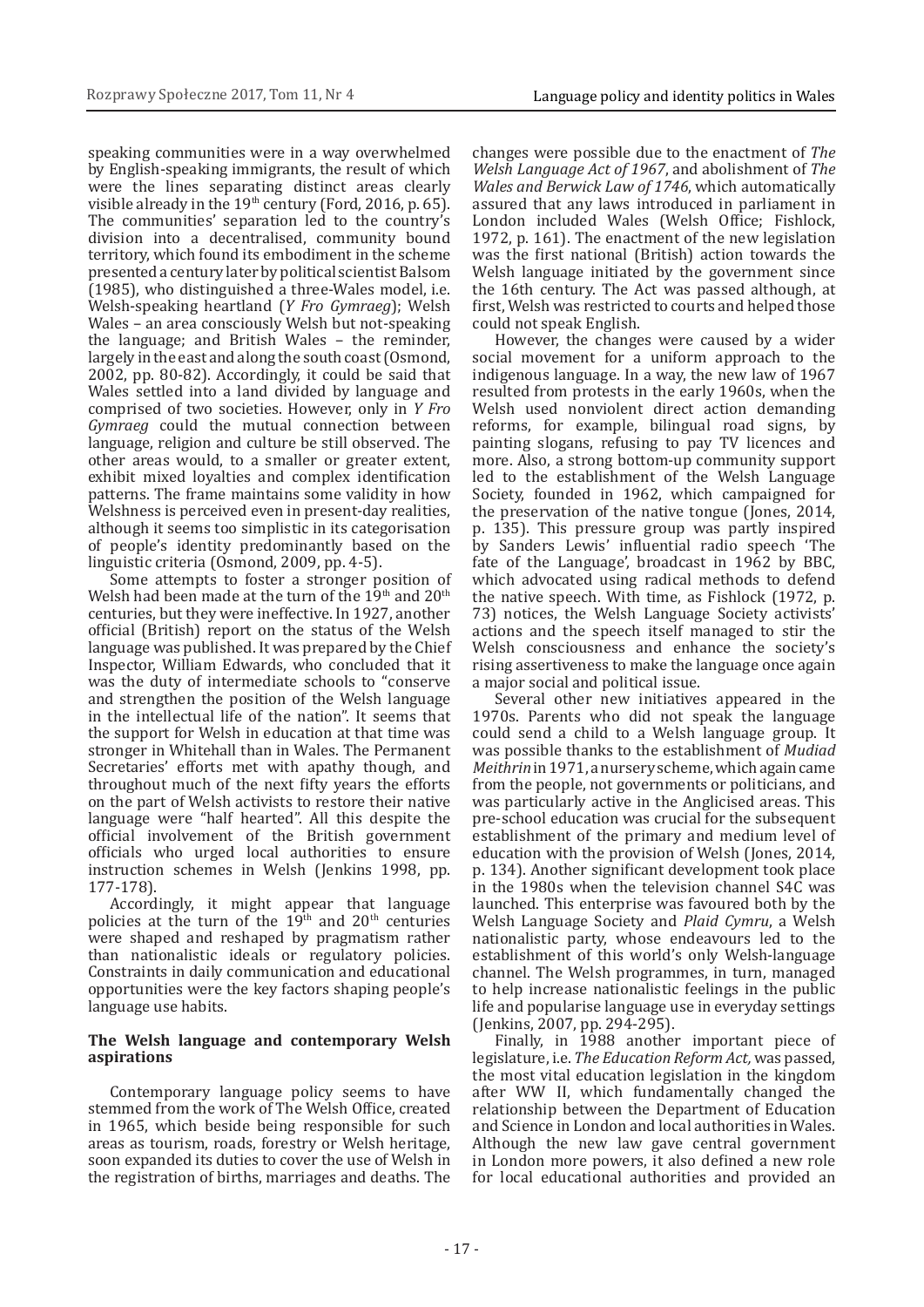opportunity for institutions to opt out of the national system. Furthermore, the National Curriculum was introduced but, among the foundation subjects, schools in the Welsh speaking areas could teach Welsh instead of a foreign language. The act made Welsh a compulsory subject for students to study until the age of 16 and boosted its importance by making it a core subject (Turner, 2014, pp. 26-7).

Another significant piece of legislature, i.e. *The Welsh Language Act*, was passed in 1993. It did two things. It established a requirement of all public bodies/institutions in Wales to have a scheme that would show how they dealt with providing the public with Welsh and, under Section 61, made Swansea University responsible for preparing a national Welsh Language Scheme, which was finally approved in September 2004. The other provision introduced by the Act was to set up the Welsh Language Board in 1988, an organisation that would promote and facilitate the use of Welsh in every aspect of life. It did so by seeing that public bodies in Wales kept the Act's terms and by approving of language schemes prepared under the provisions of the Act. In case some institution did not comply with the schemes, the Board could hold a statutory investigation, produce a recommendation or ultimately refer the case to the Minister for Heritage, at the already functioning Welsh Assembly Government (The Welsh Language Act 1993).

Accordingly, it seems that the Board was the precursor in promoting bilingual language design in Wales. Its dynamic actions led to the introduction of several new initiatives, which ultimately strengthened the position of the Welsh language. For example, in 2008, the Board involved the private sector into the Welsh language policy by launching 'Investing in Welsh scheme', an enterprise that was to popularise good practices in the consistent and convenient use of the language in private sector. Further, in order to disseminate the language use amongst all Wales' inhabitants, it introduced annual bilingual awards given to all those who worked best in the interest of popularising the Welsh language (The Welsh Language Board).

### **Devolution, regional language policies and European protection**

Another significant change affecting the Welsh society and automatically the language status came with the devolution process and the establishment of the Welsh Assembly in 1998. The British Labour<br>Government, conscious of Wales' "distinctive Government, conscious of Wales' language and cultural traditions" committed itself to meet the demand of decentralised Britain and devolve power to this country and its people (Labour Party Manifesto, *Because Britain deserves better*, 1997, p. 33). The resulting *Government of Wales Act of 1998* established an Assembly for Wales, also known as the National Assembly for Wales, a body which functioned "on behalf of the Crown to exercise

powers in eighteen different fields including culture and education". The Assembly took responsibilities of the Welsh Office, which since 1999 transformed into Wales Office and continued its work as a department of the central government (Turpin and Tomkins, 2007, pp. 220-222). The foundation of the Assembly was a primary change in many spheres of public life because there appeared an element of planning. For the first time, the total responsibility for the Welsh education was taken by the local government in Cardiff. Until then, it was pushed by parents or organisations and pursued at the local level but not necessarily on the national scale, unless coming directly from the Whitehall.

The Welsh language held a uniquel position in the Welsh Assembly Government from the moment of its creation. It was viewed as an integral part of the national culture, "an essential and enduring component in the history, culture and social fabric" of the Welsh society (Wilson and Stapleton 2016, p. 44). Respecting the native heritage, the Assembly was committed to revising and revitalising the indigenous language. Its broad ambitions were embraced in subsequent initiatives: *Betterwales.com*  (2000); *A Plan for Wales* (2001), intended to stabilise the numbers of Welsh speakers by 2004 or increase their numbers among the youth by 2010; *A Bilingual Future* (2002), a national action plan enhancing strategies and resources that were to make the goal achievable; or a *Our Language: Its Future* (2002), a scheme which reviewed the language situation and highlighted issues that had to be addressed (*A National Plan for Bilingual Wales,* 2003: 2). Finally, under its language promotion programme entitled *Iaith Pawb* [language for all], introduced in 2002, Welsh was to be seen as an "added value" in any policy promoting national identity and an integral element of any scheme provided for and by each public body (*A National Plan for Bilingual Wales*, 2003, 17)*.*

While construction its national plan, the Assembly did not start from scratch. It built on everything that the UK governments enacted within the previous decades when subsequent legislation and policies raised the status of the Welsh language and contributed to its stabilisation. The abovementioned Welsh Acts of 1967 and 1993, the launch of S4C in 1982 (the Welsh television station) or the establishment of the Welsh Language Board (1988) did their work by raising the profile of the language in the public consciousness. Still, the rate of decline of the language in the  $20<sup>th</sup>$  century or its uneven distribution across the country suggested that some concerted and sustained action was needed that would introduce a national strategy by addressing weaknesses and building on the past experiences (*A National Plan for Bilingual Wales,* 2003: 7).

Since 2006, when *The Government of Wales Act* was published, the Welsh ministers have been made to provide an annual report, also called an annual Action Plan, in accordance with Section 78 of the Act, under which they are to outline how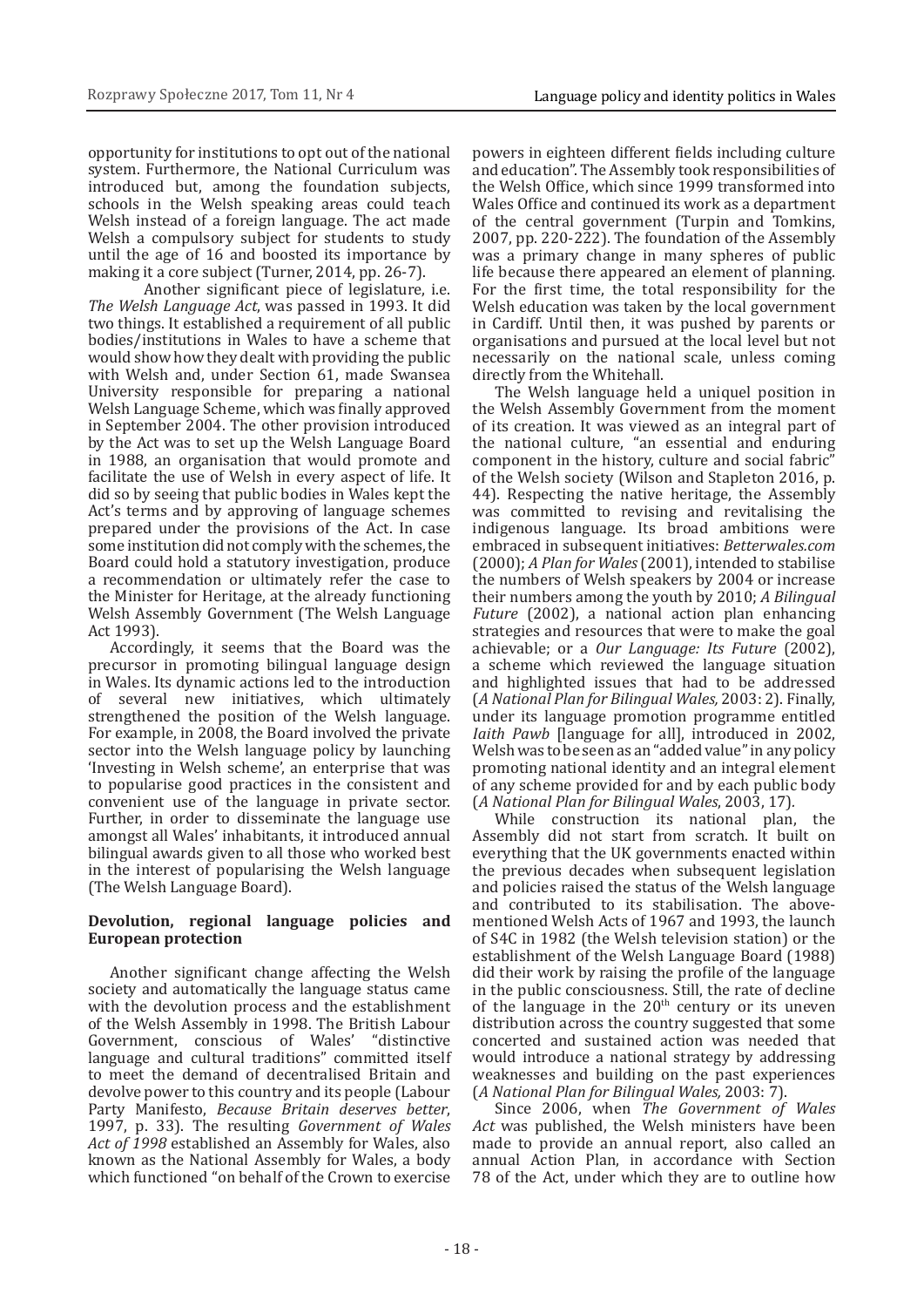particular proposals are to be implemented during each financial year (Government for Wales Act 2006). Accordingly, the ministers address the plan to government departments, public institutions, private sector companies, educational organisations, committees and other interested parties. Each such plan reflects the priorities identified for a particular year and makes recommendations on the past neglected matters. The issue of multiculturalism and multilingualism is also a theme, but it has never been a big concern in Wales. Besides, like in the UK, apart for indigenous minorities, one cannot be taught in any other language except for English.

Consequently, the National Assembly for Wales created the right conditions and provided the resources to sustain the Welsh language and make it flourish. The Action Plan described measures whose implementation was left in the hands of the Welsh Language Unit, located within the Assembly, and the Welsh Language Board, the national language planning body for Wales responsible for delivering the government's Plan, with a budget of £16 million. Their goal was to create a national strategy framework that would ensure all bodies and their initiatives a clear role and sense. The Plan was intended to be an evolutionary process with clearly set out policies and identified responsibilities as well as administrative mechanisms (*A National Plan for Bilingual Wales*, 2003, pp. 14-15). For instance, in accordance with the Welsh Government's Welsh Language strategy of the newest Action Plan adopted in 2012, i.e. *A Living Language: a language for living*  (Welsh Language Strategy 2012–17), the present Action Plan's provisions include: more focus on the Welsh language and the economy; better strategic planning for the Welsh language; propagating the use of Welsh in the community; and changing linguistic behaviour (Action Plan 2016–17, 2016, p. 2).

Finally, in March 2011, *The Welsh Language (Wales) Measure,* was introduced. The legislation abolished the Welsh Language Board and replaced it with the Welsh Language Commissioner, who together with the Welsh Government, took the sole responsibility for the language matters. The decision met with mixed reaction and evoked protests as all the former structures were changed. Still, the tasks for the Commissioner remained the same. The public and private bodies are to ensure their language plans and keep to 'Language Standards' drafted by the government (Jones 2014, p. 138). Under the Welsh Language Standards, as set out by the government under Section 44, institutions are to provide the public with services in Welsh, which enhances the promotion of the language use. For example, St Fagans National Museum of History, the first to work through the language, as it treats it as an intrinsic part of the heritage of Wales (National Museum Wales' Policy). Besides, the Measure established that Welsh must be "treated no less favourably" than English and gave the language equality for the first time in the history. The Welsh language gained an

official status in Wales and, at the same time, became the only language that is *de jure* official in other parts of the United Kingdom side by side with English (Welsh Language (Wales) Measure 2011).

The last significant element in the present-day attempts to regulate the status of Welsh result from the Commissioner's work, who in April 2015, under Section 120 of *The Welsh Language (Wales) Measure 2011*, established the Welsh Language Tribunal. This Welsh Court deals with appeals and requests for reviews of the Commissioner's decisions as well as looks at the rights of Welsh speakers as well as ensures that standards are reasonable and proportionate for various organisations. At the same time, individuals can exercise their right to appeal against the requirements of the Welsh Language Standards or to submit an application to the Tribunal, which operates as an independent body (The Welsh Language Tribunal).

The above-discussed developments in the contemporary Welsh approach to the indigenous language owe much to European endeavours. In 1992, when the European Charter for Regional or Minority Languages was ratified, states which signed up to the law, Britain including, took measures to promote regional languages, becoming more sensitive to local conditions (Schmidt, 2008, pp. 6-7). Thus, the Welsh Acts of 1993 and 1997, both protecting the language by giving it parity with English by making it an obligatory subject in schools, did not appear out of the blue. At the European level, there are several organisations that have committed themselves to protect of cultural identity in Europe. These include the European Union (EU), the Council of Europe (CoE) and the Organisation for Security and Cooperation in Europe (OSCE). Their endeavours have secured the status of regional and minority languages in public life. They do it from different angles, as their legislation covers the areas of education, justice, public services and much more. In short, the EU highlights the socioeconomic inclusion, the OSCE emphasises the security and conflict transformation, whereas the CoE insists on legal and cultural aspects of minority rights protection. Altogether, European organisations act as an umbrella with their sets of values, encompassing numerous laws and regulations that protect the identity of indigenous peoples and minorities.

### **Language policies and their outcomes**

Despite the numerous efforts to popularise the Welsh language, the outcomes of the last few decades of actions are not clear-cut. In 2011, the Census of British Population reported that the number of those who can be classified as Welsh-users stood at around 362.000 (19%). The latest data informing about a recent increase in the numbers of those who could "understand, speak, read or write" in Welsh from 21% in 2001 to 21,3% in 2011 respectively (Welsh Language Skills, UK Office for National Statistics) seem to indicate some kind of a reversal in language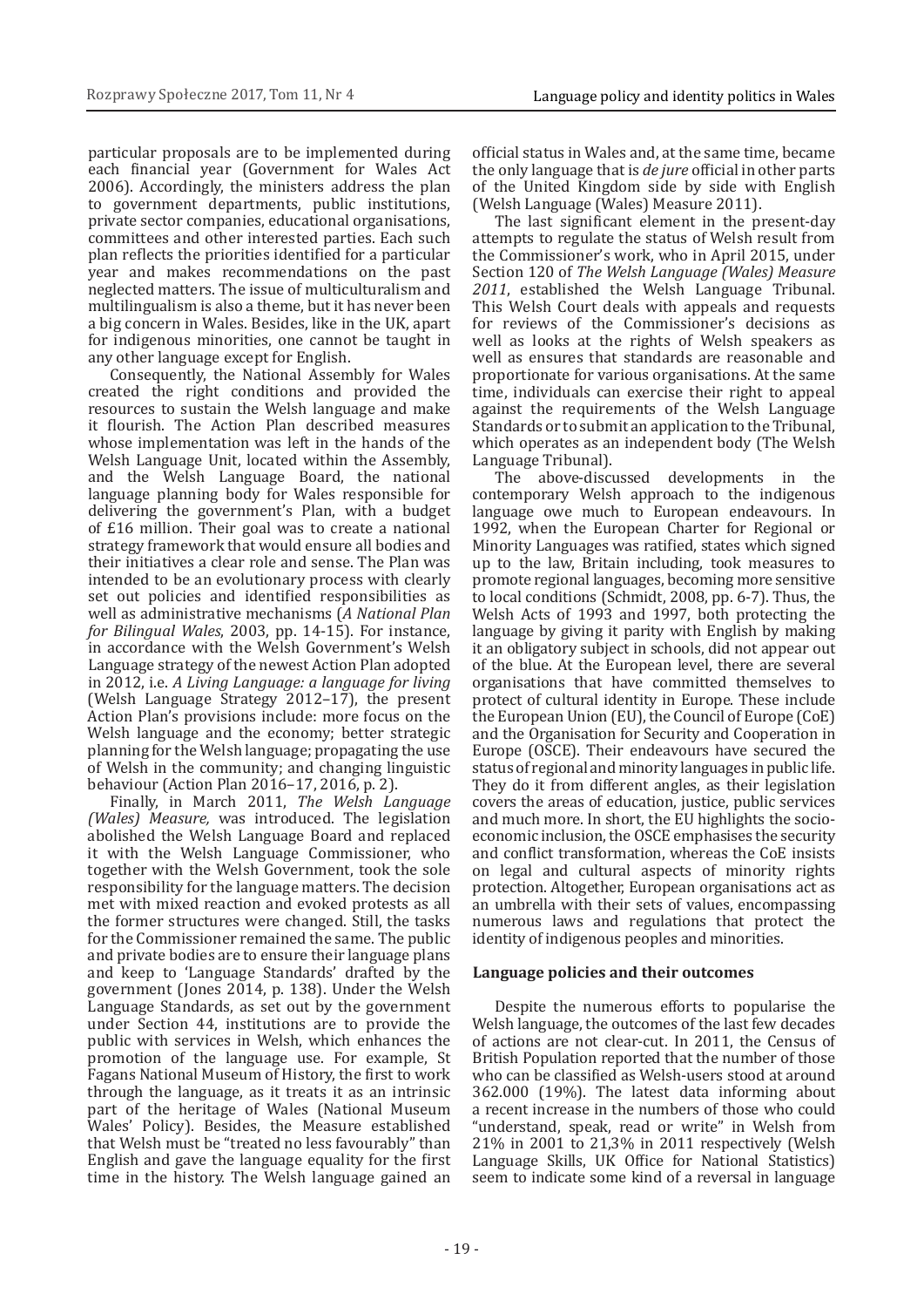use preferences. Further, ONS 2014 estimates indicate that over seven hundred thousand people in Wales could speak a primary language other than English. Among them, nearly 23% use Welsh (The 2013-14 Welsh language Use Survey). Although the data come from different sources and illustrate discrepancies and difficulties, it seems that the number of Welsh speakers is growing. Still, the collected information relies heavily on people's subjective assessment of their linguistic abilities. Besides, the more positive data were compiled by the Welsh Language Survey, whereas the other − by the British Statistical Office. Critics argue that the discrepancies might result from the Welsh government language policies propagating bilingual education, providing non-English materials, or facilitating social service and workplace "language rights", which contribute to the more national character of the country and peoples' identification with the language.

Other studies seem to indicate that the former understanding of identity, predominantly caught up in issues of language and religion, appear to have given way to some new consensus already visible since the end of the 1980s. The divisive character of the former understanding of nationhood, community and divisions within the Welsh society has given way to a new, more collective identification (Jones, 2008, p. 21). Due to new political development, establishing of the Welsh Assembly, the Welsh do not want to define themselves merely through the prism of their indigenous language but rather by reference to the institutions which they abide, where language itself is seen as an added value (Carter 2010, p. 140). As Lord (2000, p. 9) stresses, the political rebirth of Wales and the new national awareness give the Welsh more self-confidence and a broader change in perceptions of their nationality. Thus, concentrating too much on language policies seems too narrow and past-oriented.

Further, planning language policies does not necessarily produce people with bilingual skills. For example, it 2006 it turned out that schools produced twice as many fluent Welsh speakers as homes, which provided a solid base on which to continue the language projects outside. However, enabling all those wishing to continue using the language outside remained a challenge (Jones, 2014, p. 135). Besides, as (Tinsley and Board, 2015) point out, the potential benefits of bilingualism are not being adequately realised. Although bilingual students are better prepared to understand certain concepts and learn new languages, the way Welsh is taught particularly in primary schools is not helpful. It does not support language-learning process itself and the knowledge of how language works. Consequently, the use of Welsh is "very patchy". Further, changes in the Welsh Baccalaureate in 2003, and depriving foreign languages of the 'core subject' status, caused that the numbers of entries for modern foreign languages plummeted to as low as 42% in 2014 (The Welsh Baccalaureate Qualification). With no knowledge of other languages, little awareness about their mutual

similarities and differences, the patchy knowledge of the Welsh language might not suffice to raise, as indicated by Patten (2001, p. 693), its linguistic autonomy.

Further, it is hoped that the twenty-first century will successfully transcend the former social divisions in the Welsh society resulting, amongst others, from the language criterion. As Ford (2016, pp. 112-113) underlines, it is futile to assume that Welsh could be restored as a living language. It should rather facilitate the life of all those who speak the language, especially in the traditional Welsh communities. In his opinion, the role of the state should be limited to protecting all those individuals and businesses who still use the native language, by coming forward with the appropriate initiative. Moreover, the most effective approach would be to pay special status to the traditional close-knit communities even through positive discrimination. Huws (2014, p. 5), the Welsh Language Commissioner since 2012, sees it differently. She wishes Wales to be a country that ensures the Welsh language proper treatment, no less favourable than that of English. In her view, this can be achieved only through the right regulatory measures and proper promotion as well as facilitating the language use, so that the best possible practices are identified and implemented. It remains to be seen which vision will prevail.

## **Conclusions**

It is too soon to foresee whether the present-day policy of bilingualism and its programmes are going to be successful. They provide an opportunity of making Wales a more democratic society with their wide access to the language resources and assurance of equal rights. Further, they may strengthen the construction of individual and national identity based on indigenous culture by making people proud of Wales' heritage. Finally, the new policy might bridge the present-day ambitions of the Welsh and those of the former activists' who, by getting involved in political and social movements, fought for the society's self-determination and autonomy. It is because any empowerment of language through a language policy shapes speakers' identification with the language, their attitudes towards other languages in the community, and their choices in interpersonal and intergroup communication.

On the other hand, critics of bilingualism see the policy as an attempt to right old wrongs which is based on unrealistic assumptions. The broad application of the governmental programmes seems costly and time-consuming. Besides, the so far outcomes of the increased efforts in promoting the Welsh language use do not guarantee that the bold aims set up by the authorities to make the whole society bilingual in some form – oral or/and written – to some extent are achievable. Finally, it remains to be seen whether regulating language use in the present day global world is at all possible.